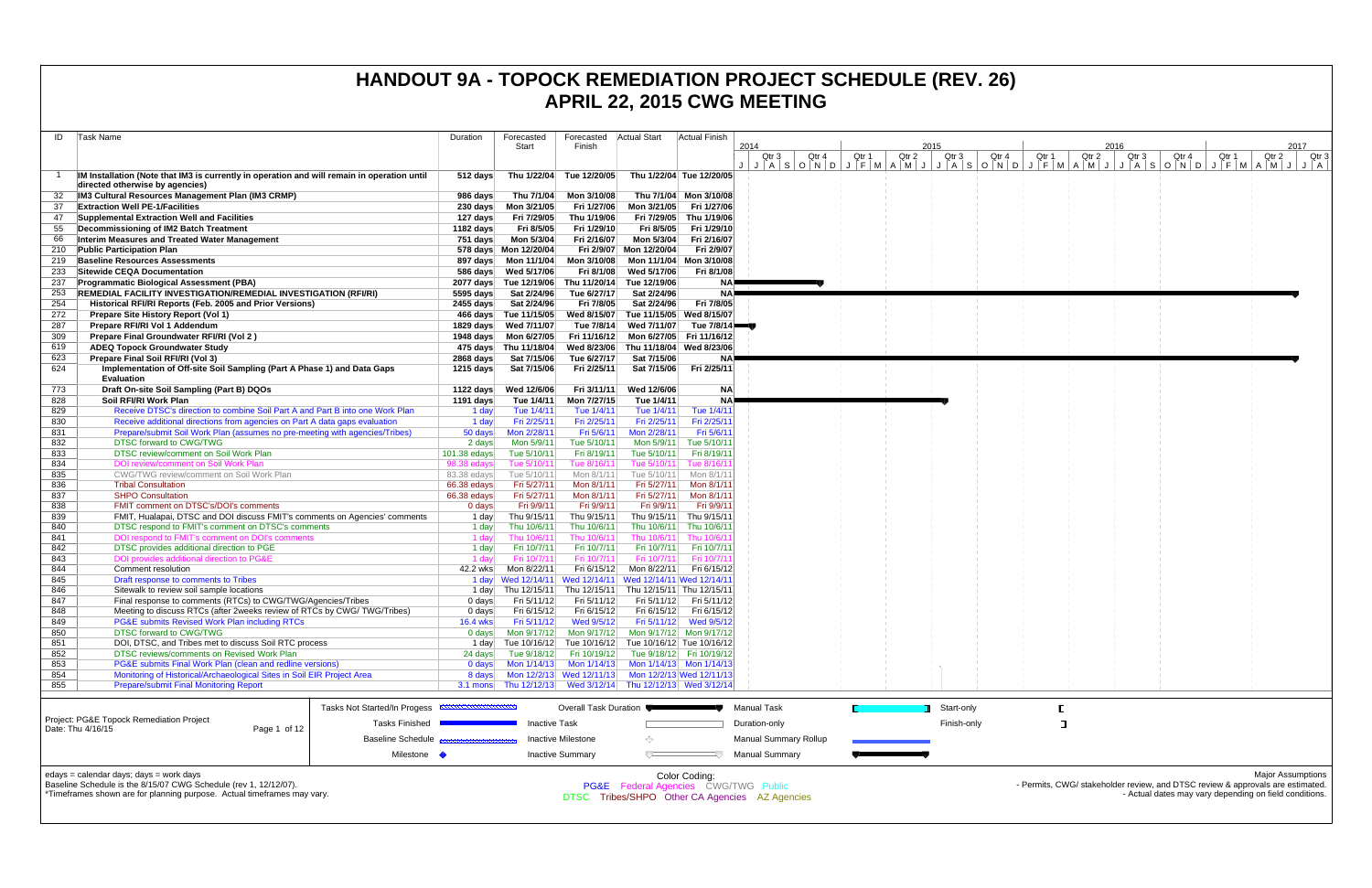| ID         | Task Name                                                                                          |                                                  | Duration   | Forecasted                                        | Forecasted                   | Actual Start                                                    | Actual Finish              |                                                |       |                           |                                                   |       |       |                                                                                |       |       |                                                        |
|------------|----------------------------------------------------------------------------------------------------|--------------------------------------------------|------------|---------------------------------------------------|------------------------------|-----------------------------------------------------------------|----------------------------|------------------------------------------------|-------|---------------------------|---------------------------------------------------|-------|-------|--------------------------------------------------------------------------------|-------|-------|--------------------------------------------------------|
|            |                                                                                                    |                                                  |            | Start                                             | Finish                       |                                                                 |                            | 2014                                           |       |                           | 2015                                              |       |       | 2016                                                                           |       |       | 2017                                                   |
|            |                                                                                                    |                                                  |            |                                                   |                              |                                                                 |                            | Qtr 3                                          | Otr 4 | Qtr <sub>2</sub><br>Qtr 1 | Qtr 3<br>JASONDJFMAMJJJASONDJFMAMJJJASONDJFMAMJJA | Qtr 4 | Qtr 1 | Qtr 2<br>Qtr 3                                                                 | Qtr 4 | Qtr 1 | Qtr 3<br>Qtr 2                                         |
| 856        | <b>State CEQA evaluation</b>                                                                       |                                                  |            |                                                   |                              | 706 days    Mon 11/12/12    Mon 7/27/15    Mon 11/12/12         |                            |                                                |       |                           |                                                   |       |       |                                                                                |       |       |                                                        |
| 857        | <b>Prepare Notice of Preparation</b>                                                               |                                                  |            |                                                   |                              | 13 days  Mon 11/12/12  Wed 11/28/12  Mon 11/12/12  Wed 11/28/12 |                            |                                                |       |                           |                                                   |       |       |                                                                                |       |       |                                                        |
| 865        | <b>NOP Public Review</b>                                                                           |                                                  |            |                                                   |                              | 34 days Wed 11/28/12 Mon 1/14/13 Wed 11/28/12 Mon 1/14/13       |                            |                                                |       |                           |                                                   |       |       |                                                                                |       |       |                                                        |
| 866        | <b>Public Review</b>                                                                               |                                                  |            | 47.38 edays Wed 11/28/12                          |                              | Mon 1/14/13 Wed 11/28/12 Mon 1/14/13                            |                            |                                                |       |                           |                                                   |       |       |                                                                                |       |       |                                                        |
| 867        | <b>Public Scoping Meetings</b>                                                                     |                                                  |            |                                                   |                              | 3 days Tue 12/11/12 Thu 12/13/12 Tue 12/11/12 Thu 12/13/12      |                            |                                                |       |                           |                                                   |       |       |                                                                                |       |       |                                                        |
| 868        | <b>Prepare Draft EIR</b>                                                                           |                                                  | 390 days   | <b>Mon 1/7/13</b>                                 | Fri 7/4/14                   | Mon 1/7/13                                                      | <b>Fri 7/4/14</b>          |                                                |       |                           |                                                   |       |       |                                                                                |       |       |                                                        |
| 885        | <b>Draft EIR Public Review</b>                                                                     |                                                  | 44 days    | Mon 7/7/14                                        | Fri 9/5/14                   | Mon 7/7/14                                                      | Fri 9/5/14                 |                                                |       |                           |                                                   |       |       |                                                                                |       |       |                                                        |
| 886        | DTSC approved a request for extension of the Public Comment Period                                 |                                                  | $0$ days   | Mon 8/11/14                                       | Mon 8/11/14                  | Mon 8/11/14 Mon 8/11/14 8/11                                    |                            |                                                |       |                           |                                                   |       |       |                                                                                |       |       |                                                        |
| 887        | 60-Day Public Review                                                                               |                                                  | 60 edays   | Mon 7/7/14                                        | Fri 9/5/14                   | Mon 7/7/14                                                      | Fri 9/5/14                 |                                                |       |                           |                                                   |       |       |                                                                                |       |       |                                                        |
| 888        | <b>Public Meeting/Hearing</b>                                                                      |                                                  | 4.38 edays | Mon 7/21/14                                       | Fri 7/25/14                  | Mon 7/21/14                                                     | Fri 7/25/14                |                                                |       |                           |                                                   |       |       |                                                                                |       |       |                                                        |
| 889        | Final EIR, Response to Comments, Findings, MMRP                                                    |                                                  | 126 days   | Mon 9/8/14                                        | Mon 3/2/15                   | Mon 9/8/14                                                      | Mon 3/2/15                 |                                                |       |                           |                                                   |       |       |                                                                                |       |       |                                                        |
| 890        | <b>DEIR Comment Review and Characterization</b>                                                    |                                                  | 2 wks      | Mon 9/8/14                                        | Fri 9/19/14                  | Mon 9/8/14                                                      | Fri 9/19/14                |                                                |       |                           |                                                   |       |       |                                                                                |       |       |                                                        |
| 891        | <b>ESA Compile &amp; Prepare 1st Admin Draft RTC/EIR revision</b>                                  |                                                  | 50 days    | Mon 9/22/14                                       | Fri 11/28/14                 | Mon 9/22/14 Fri 11/28/14                                        |                            |                                                |       |                           |                                                   |       |       |                                                                                |       |       |                                                        |
| 892        | <b>DTSC/ESA Response Direction Meeting</b>                                                         |                                                  | 0 days     | Mon 9/22/14                                       | Mon 9/22/14                  | Mon 9/22/14 Mon 9/22/14                                         |                            | 9/22                                           |       |                           |                                                   |       |       |                                                                                |       |       |                                                        |
| 893        | <b>Cultural Resources Mitigation Measure Meeting</b>                                               |                                                  | 0 days     | Wed 10/1/14                                       | Wed 10/1/14                  | Wed 10/1/14 Wed 10/1/14                                         |                            | 10/1                                           |       |                           |                                                   |       |       |                                                                                |       |       |                                                        |
| 894        | <b>ESA Compiles 1st Admin Draft RTC/EIR</b>                                                        |                                                  | 10 wks     | Mon 9/22/14<br>Mon 12/1/14                        | Fri 11/28/14                 |                                                                 | Mon 9/22/14 Fri 11/28/14   |                                                |       |                           |                                                   |       |       |                                                                                |       |       |                                                        |
| 895<br>896 | DTSC Review 1st Admin Draft RTC/FEIR/Findings/MMRP                                                 |                                                  | 3 wks      | Fri 12/19/14                                      | Fri 12/19/14<br>Fri 12/19/14 | Mon 12/1/14 Fri 12/19/14                                        |                            |                                                |       |                           |                                                   |       |       |                                                                                |       |       |                                                        |
| 897        | <b>DTSC/ESA Comment Resolution Meeting</b><br><b>ESA/DTSC resolve Final EIR Outstanding Issues</b> |                                                  | 1 day      |                                                   |                              | Fri 12/19/14<br>Fri 1/9/15 Mon 12/22/14                         | Fri 12/19/14<br>Fri 1/9/15 |                                                |       |                           |                                                   |       |       |                                                                                |       |       |                                                        |
| 898        | <b>DTSC/ESA Comment Resolution Meeting</b>                                                         |                                                  | $0.2$ wks  | Tue 1/6/15                                        | Tue 1/6/15                   | Tue 1/6/15                                                      | Tue 1/6/15                 |                                                |       |                           |                                                   |       |       |                                                                                |       |       |                                                        |
| 899        | <b>ESA Prepare Screencheck FEIR</b>                                                                |                                                  | 4 wks      | Mon 1/12/15                                       | Fri 2/6/15                   | Mon 1/12/15                                                     | Fri 2/6/15                 |                                                |       |                           |                                                   |       |       |                                                                                |       |       |                                                        |
| 900        | <b>DTSC Review Screencheck FEIR</b>                                                                |                                                  | 3.2 wks    | Mon 2/9/15                                        | Mon 3/2/15                   | Mon 2/9/15                                                      | Mon 3/2/15                 |                                                |       |                           |                                                   |       |       |                                                                                |       |       |                                                        |
| 901        | <b>Bat Habitat Assessment</b>                                                                      |                                                  | 22 days    | Thu 1/29/15                                       | Fri 2/27/15                  | Thu 1/29/15                                                     | Fri 2/27/15                |                                                |       |                           |                                                   |       |       |                                                                                |       |       |                                                        |
| 902        | <b>Bat Habitat Assessment</b>                                                                      |                                                  | 2 days     | Thu 1/29/15                                       | Fri 1/30/15                  | Thu 1/29/15                                                     | Fri 1/30/15                |                                                |       |                           |                                                   |       |       |                                                                                |       |       |                                                        |
| 903        | <b>Bat Habitat Assessment White Paper</b>                                                          |                                                  | 4 wks      | Mon 2/2/15                                        | Fri 2/27/15                  | Mon 2/2/15                                                      | Fri 2/27/15                |                                                |       |                           |                                                   |       |       |                                                                                |       |       |                                                        |
| 904        | <b>Recirculated Biological Resources Section</b>                                                   |                                                  | 65 days    | Mon 3/2/15                                        | Mon 6/1/15                   | Mon 3/2/15                                                      | <b>NA</b>                  |                                                |       |                           |                                                   |       |       |                                                                                |       |       |                                                        |
| 905        | ESA Prepape Administrative Draft Recirculated Biological Resources Section<br>and Notices          |                                                  | 14 days    | Mon 3/2/15                                        | Thu 3/19/15                  | Mon 3/2/15                                                      | Thu 3/19/15                |                                                |       |                           |                                                   |       |       |                                                                                |       |       |                                                        |
| 906        | DTSC Review Administrative Draft Recirculated Biological Resources Section<br>and Notices          |                                                  | 9 days     | Fri 3/20/15                                       | Wed 4/1/15                   |                                                                 | Fri 3/20/15 Wed 4/1/15     |                                                |       |                           |                                                   |       |       |                                                                                |       |       |                                                        |
| 907        | <b>ESA Prepape and Produce Final Recirculated Biological Resources Section</b><br>and Notices      |                                                  | 10 days    | Thu 4/2/15                                        | Wed 4/15/15                  |                                                                 | Thu 4/2/15 Wed 4/15/15     |                                                |       |                           |                                                   |       |       |                                                                                |       |       |                                                        |
| 908        | Public Review of Final Recirculated Biological Resources Section and Notices                       |                                                  | 47 edays   | Wed 4/15/15                                       |                              | Mon 6/1/15 Wed 4/15/15                                          | <b>NA</b>                  |                                                |       |                           |                                                   |       |       |                                                                                |       |       |                                                        |
| 909        | <b>Response to Comments and Preparation of Final EIR</b>                                           |                                                  | 26 days    | Tue 6/2/15                                        | Tue 7/7/15                   | <b>NA</b>                                                       | <b>NA</b>                  |                                                |       |                           |                                                   |       |       |                                                                                |       |       |                                                        |
| 910        | ESA Prepape Response to Comments on Recirculated Biological Resources<br>Section                   |                                                  | 13 days    | Tue 6/2/15                                        | Thu 6/18/15                  | <b>NA</b>                                                       | <b>NA</b>                  |                                                |       |                           |                                                   |       |       |                                                                                |       |       |                                                        |
| 911        | DTSC Review Response to Comments on Recirculated Biological Resources<br>Section                   |                                                  | 4 days     | Fri 6/19/15                                       | Wed 6/24/15                  | <b>NA</b>                                                       | <b>NA</b>                  |                                                |       |                           |                                                   |       |       |                                                                                |       |       |                                                        |
| 912        | <b>ESA Prepare Screencheck FEIR including Response to Comments</b>                                 |                                                  | 5 days     | Thu 6/25/15                                       | Wed 7/1/15                   | <b>NA</b>                                                       | <b>NA</b>                  |                                                |       |                           |                                                   |       |       |                                                                                |       |       |                                                        |
| 913        | DTSC Review Screencheck FEIR including Response to Comments                                        |                                                  | 4 days     | Thu 7/2/15                                        | Tue 7/7/15                   | <b>NA</b>                                                       | <b>NA</b>                  |                                                |       |                           |                                                   |       |       |                                                                                |       |       |                                                        |
| 914        | <b>Findings, SOCs, Resolutions</b>                                                                 |                                                  |            |                                                   |                              | 161 days  Mon 12/15/14  Mon 7/27/15  Mon 12/15/14               | <b>NA</b>                  |                                                |       |                           |                                                   |       |       |                                                                                |       |       |                                                        |
| 915        | ESA Prepare Findings/SOCs/Resolutions and Legal Review                                             |                                                  |            |                                                   |                              | 6.7 mons    Mon 12/15/14    Mon 6/29/15    Mon 12/15/14         | <b>NA</b>                  |                                                |       |                           |                                                   |       |       |                                                                                |       |       |                                                        |
| 916        | <b>DTSC Review Findings/SOCs/Resolutions</b>                                                       |                                                  |            | 2 wks   Mon 6/29/15   Mon 7/13/15                 |                              | <b>NA</b>                                                       | <b>NA</b>                  |                                                |       |                           | $\mathbb{R}$                                      |       |       |                                                                                |       |       |                                                        |
| 917        | <b>ESA Prepare Final Findings/SOCs/Resolutions</b>                                                 |                                                  | 2 wks      | Tue 7/14/15                                       | Mon 7/27/15                  | <b>NA</b>                                                       | <b>NA</b>                  |                                                |       |                           | $\frac{1}{2}$                                     |       |       |                                                                                |       |       |                                                        |
| 918        | FEIR Production, Certification, Notice of Determination                                            |                                                  | 14 days    | <b>Wed 7/8/15</b>                                 | Mon 7/27/15                  | <b>NA</b>                                                       | <b>NA</b>                  |                                                |       |                           | V.                                                |       |       |                                                                                |       |       |                                                        |
| 919        | <b>ESA Produces FEIR including Response to Comments</b>                                            |                                                  | 7 days     | Wed 7/8/15                                        | Thu 7/16/15                  | <b>NA</b>                                                       | <b>NA</b>                  |                                                |       |                           | 머                                                 |       |       |                                                                                |       |       |                                                        |
| 920        | 10 Day FEIR Circulation                                                                            |                                                  | 10 edays   | Thu 7/16/15                                       | Sun 7/26/15                  | <b>NA</b>                                                       | <b>NA</b>                  |                                                |       |                           |                                                   |       |       |                                                                                |       |       |                                                        |
| 921<br>922 | <b>DTSC Certifies Final EIR/ESA Files NOD</b><br><b>DTSC approve Final Work Plan</b>               |                                                  | 1 day      | Mon 7/27/15<br>0 days   Mon 7/27/15   Mon 7/27/15 | Mon 7/27/15                  | <b>NA</b><br><b>NA</b>                                          | <b>NA</b><br><b>NA</b>     |                                                |       |                           | 7/27                                              |       |       |                                                                                |       |       |                                                        |
|            |                                                                                                    |                                                  |            |                                                   |                              |                                                                 |                            |                                                |       |                           |                                                   |       |       |                                                                                |       |       |                                                        |
|            |                                                                                                    | Tasks Not Started/In Progess <b>EXAMPLE INCO</b> |            |                                                   | Overall Task Duration        |                                                                 |                            | <b>Manual Task</b>                             |       |                           | Start-only                                        |       |       |                                                                                |       |       |                                                        |
|            | Project: PG&E Topock Remediation Project<br>Date: Thu 4/16/15<br>Page 2 of 12                      | <b>Tasks Finished</b>                            |            | <b>Inactive Task</b>                              |                              |                                                                 |                            | Duration-only                                  |       |                           | Finish-only                                       |       |       |                                                                                |       |       |                                                        |
|            |                                                                                                    | <b>Baseline Schedule</b>                         |            |                                                   | <b>Inactive Milestone</b>    | ◇                                                               |                            | <b>Manual Summary Rollup</b>                   |       |                           |                                                   |       |       |                                                                                |       |       |                                                        |
|            |                                                                                                    | Milestone •                                      |            |                                                   | <b>Inactive Summary</b>      | $\overline{ }$                                                  |                            | <b>Manual Summary</b>                          |       |                           |                                                   |       |       |                                                                                |       |       |                                                        |
|            | edays = calendar days; days = work days                                                            |                                                  |            |                                                   |                              |                                                                 | Color Coding:              |                                                |       |                           |                                                   |       |       |                                                                                |       |       | <b>Major Assumptions</b>                               |
|            | Baseline Schedule is the 8/15/07 CWG Schedule (rev 1, 12/12/07).                                   |                                                  |            |                                                   |                              | <b>PG&amp;E</b> Federal Agencies CWG/TWG Public                 |                            |                                                |       |                           |                                                   |       |       | - Permits, CWG/ stakeholder review, and DTSC review & approvals are estimated. |       |       |                                                        |
|            | *Timeframes shown are for planning purpose. Actual timeframes may vary.                            |                                                  |            |                                                   |                              |                                                                 |                            | DTSC Tribes/SHPO Other CA Agencies AZ Agencies |       |                           |                                                   |       |       |                                                                                |       |       | - Actual dates may vary depending on field conditions. |
|            |                                                                                                    |                                                  |            |                                                   |                              |                                                                 |                            |                                                |       |                           |                                                   |       |       |                                                                                |       |       |                                                        |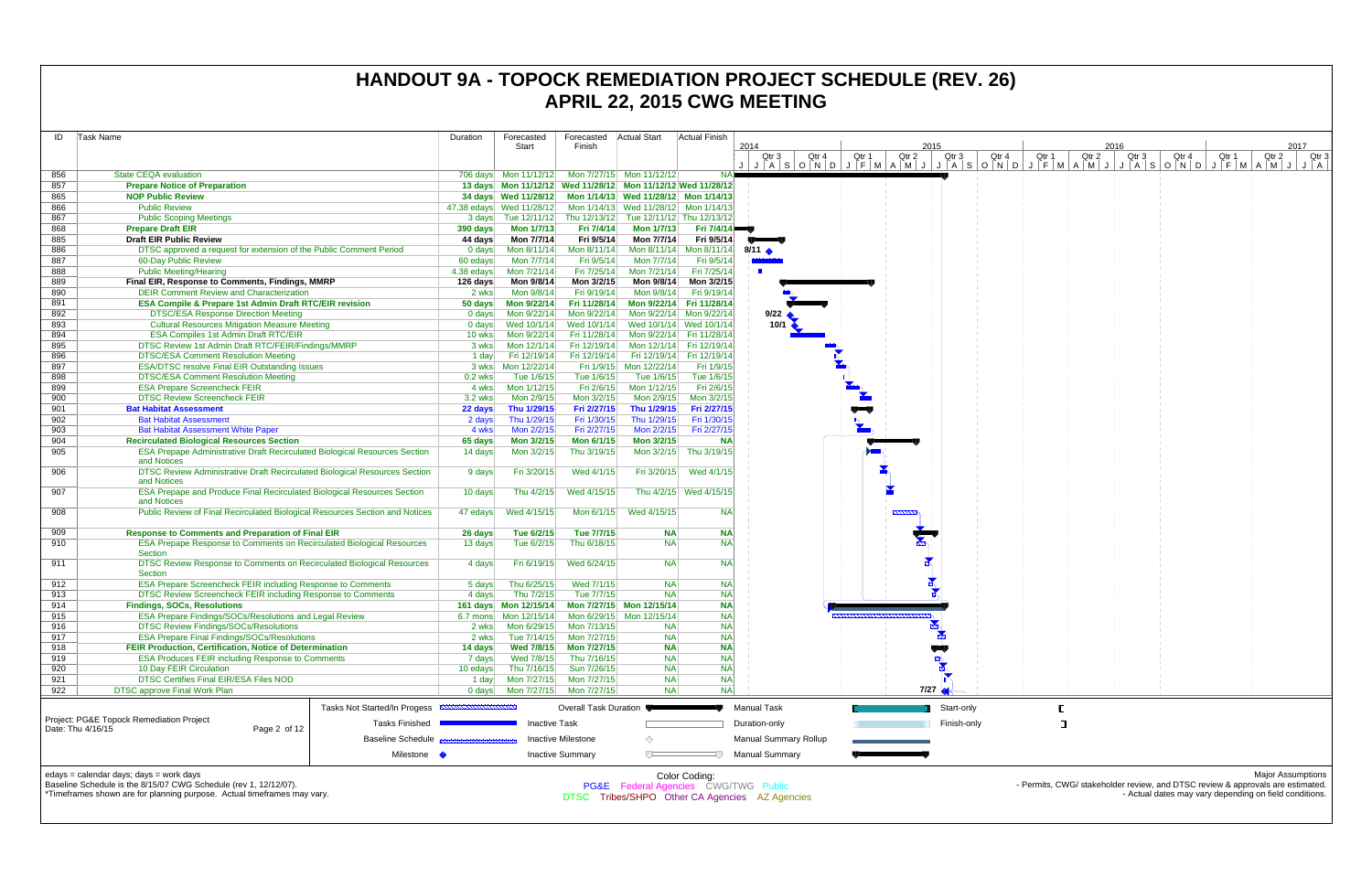| ID   | <b>Task Name</b>                                                                                                                                                                            |                          | Duration           | Forecasted                       | Forecasted                | <b>Actual Start</b>                                                                    | Actual Finish           |      |                                     |       |       |                                                 |                           |         |
|------|---------------------------------------------------------------------------------------------------------------------------------------------------------------------------------------------|--------------------------|--------------------|----------------------------------|---------------------------|----------------------------------------------------------------------------------------|-------------------------|------|-------------------------------------|-------|-------|-------------------------------------------------|---------------------------|---------|
|      |                                                                                                                                                                                             |                          |                    | Start                            | Finish                    |                                                                                        |                         | 2014 | Qtr <sub>3</sub>                    | Qtr 4 | Qtr 1 | Qtr 2                                           | 2015<br>Qtr 3             | Qtr     |
|      |                                                                                                                                                                                             |                          |                    |                                  |                           |                                                                                        |                         |      |                                     |       |       | $J   A   S   O   N   D   J   F   M   A   M   J$ |                           | A S O N |
| 923  | <b>DOI approve Final Work Plan</b>                                                                                                                                                          |                          | 0 days             | Mon 7/27/15                      | Mon 7/27/15               | <b>NA</b>                                                                              | <b>NA</b>               |      |                                     |       |       |                                                 | $7/27$ $4$                |         |
| 924  | Work Plan Implementation/Data Analysis                                                                                                                                                      |                          | 256 days           | Tue 7/28/15                      | Tue 7/19/16               | <b>NA</b>                                                                              | <b>NA</b>               |      |                                     |       |       |                                                 |                           |         |
| 925  | <b>Permitting/Planning for Field Work</b>                                                                                                                                                   |                          | 2 mons             | Tue 7/28/15                      | Wed 9/23/15               | <b>NA</b>                                                                              | <b>NA</b>               |      |                                     |       |       |                                                 |                           |         |
| 926  | <b>Field mobilization</b>                                                                                                                                                                   |                          | 30 days            |                                  | Tue 9/8/15 Mon 10/19/15   | <b>NA</b>                                                                              | <b>NA</b>               |      |                                     |       |       |                                                 |                           |         |
| 927  | Stakeholder Attending Kick-Off Meeting at Site*                                                                                                                                             |                          |                    | 0 days Tue 10/20/15 Tue 10/20/15 |                           | <b>NA</b>                                                                              | <b>NA</b>               |      |                                     |       |       |                                                 |                           | 10/20   |
| 928  | Stakeholder Attending Kick-Off Meeting at Site*                                                                                                                                             |                          |                    | 0 days Tue 10/20/15              | Tue 10/20/15              | <b>NA</b>                                                                              | <b>NA</b>               |      |                                     |       |       |                                                 | 10/20                     |         |
| 929  | Stakeholder Attending Kick-Off Meeting at Site*                                                                                                                                             |                          | $0$ days           | Tue 10/20/15                     | Tue 10/20/15              | <b>NA</b>                                                                              | <b>NA</b>               |      |                                     |       |       |                                                 |                           | 10/20   |
| 930  | Stakeholder Attending Kick-Off Meeting at Site*                                                                                                                                             |                          |                    | 0 days Tue 10/20/15 Tue 10/20/15 |                           | <b>NA</b>                                                                              | <b>NA</b>               |      |                                     |       |       |                                                 |                           | 10/20   |
| 931  | Stakeholder Attending Kick-Off Meeting at Site*                                                                                                                                             |                          | $0$ days           | Tue 10/20/15                     | Tue 10/20/15              | <b>NA</b>                                                                              | <b>NA</b>               |      |                                     |       |       |                                                 | 10/20                     |         |
| 932  | Field Implementation (field duration will depend on field conditions, ability to perform<br>field work concurrently, and ability to reach timely decisions on additional sampling<br>needs) |                          | 273 edays          | Tue 10/20/15                     | Tue 7/19/16               | <b>NA</b>                                                                              | <b>NA</b>               |      |                                     |       |       |                                                 |                           |         |
| 933  | <b>Reporting (RFI/RI Volume 3)</b>                                                                                                                                                          |                          | 244 days           | Thu 7/21/16                      | Tue 6/27/17               | <b>NA</b>                                                                              | <b>NA</b>               |      |                                     |       |       |                                                 |                           |         |
| 934  | Prepare Draft RFI/RI Vol 3 report (duration is estimated and will be verified/adjusted<br>after completion of Soil RFI/RI Field Implementation)                                             |                          | 3 mons             |                                  | Thu 7/21/16 Mon 10/17/16  | <b>NA</b>                                                                              | <b>NA</b>               |      |                                     |       |       |                                                 |                           |         |
| 935  | DTSC sends report to CWG/TWG and Tribes                                                                                                                                                     |                          | 3 days             | Tue 10/18/16                     | Thu 10/20/16              | <b>NA</b>                                                                              | <b>NA</b>               |      |                                     |       |       |                                                 |                           |         |
| 936  | <b>CWG/TWG</b> review/comment                                                                                                                                                               |                          | 2 mons             |                                  | Fri 10/21/16 Mon 12/19/16 | <b>NA</b>                                                                              | <b>NA</b>               |      |                                     |       |       |                                                 |                           |         |
| 937  | Tribes review/comment                                                                                                                                                                       |                          | 2 mons             |                                  | Fri 10/21/16 Mon 12/19/16 | <b>NA</b>                                                                              | <b>NA</b>               |      |                                     |       |       |                                                 |                           |         |
| 938  | DTSC review/comment/provide direction to PG&E                                                                                                                                               |                          | 2.5 mons           | Fri 10/21/16                     | Tue 1/3/17                | <b>NA</b>                                                                              | <b>NA</b>               |      |                                     |       |       |                                                 |                           |         |
| 939  | DOI review/comment/provide direction to PG&E                                                                                                                                                |                          | $2.5 \text{ mon }$ | Fri 10/21/16                     | Tue 1/3/17                | <b>NA</b>                                                                              | <b>NA</b>               |      |                                     |       |       |                                                 |                           |         |
| 940  | Prepare RTCs (duration is estimated, to be verified after receipt of comments and<br>direction)                                                                                             |                          | $1.5 \text{ mon}$  | Tue 1/3/17                       | Wed 2/15/17               | <b>NA</b>                                                                              | <b>NA</b>               |      |                                     |       |       |                                                 |                           |         |
| 941  | CWG/TWG review/comment                                                                                                                                                                      |                          | 30 edays           | Wed 2/15/17                      | Fri 3/17/17               | <b>NA</b>                                                                              | <b>NA</b>               |      |                                     |       |       |                                                 |                           |         |
| 942  | Tribes review/comemnt                                                                                                                                                                       |                          | 30 edays           | Wed 2/15/17                      | Fri 3/17/17               | <b>NA</b>                                                                              | <b>NA</b>               |      |                                     |       |       |                                                 |                           |         |
| 943  | <b>DOI</b> review/comment                                                                                                                                                                   |                          | 45 edays           | Wed 2/15/17                      | Sat 4/1/17                | <b>NA</b>                                                                              | <b>NA</b>               |      |                                     |       |       |                                                 |                           |         |
| 944  | <b>DTSC</b> review/comment                                                                                                                                                                  |                          | 45 edays           | Wed 2/15/17                      | Sat 4/1/17                | <b>NA</b>                                                                              | <b>NA</b>               |      |                                     |       |       |                                                 |                           |         |
| 945  | Meeting to discuss RTCs (approx. 2 wks after review by CWG/TWG/Tribes/<br>Agencies)                                                                                                         |                          | 0 days             | Wed 3/1/17                       | Wed 3/1/17                | <b>NA</b>                                                                              | <b>NA</b>               |      |                                     |       |       |                                                 |                           |         |
| 946  | Prepare Revised RFI Volume 3 (duration is estimated, to be verified after completion<br>of RTCs)                                                                                            |                          | 2 mons             | Mon 4/3/17                       | Tue 5/30/17               | <b>NA</b>                                                                              | <b>NA</b>               |      |                                     |       |       |                                                 |                           |         |
| 947  | DTSC review/approve Revised RFI/RI Vol. 3                                                                                                                                                   |                          | 4 wks              | Wed 5/31/17                      | Tue 6/27/17               | <b>NA</b>                                                                              | <b>NA</b>               |      |                                     |       |       |                                                 |                           |         |
| 948  | DOI review/approve Revised RFI/RI Vol. 3 Report                                                                                                                                             |                          | 4 wks              | Wed 5/31/17                      | Tue 6/27/17               | <b>NA</b>                                                                              | <b>NA</b>               |      |                                     |       |       |                                                 |                           |         |
| 949  | <b>CORRECTIVE MEASURES/REMEDIAL ALTERNATIVE DEVELOPMENT</b>                                                                                                                                 |                          | 1527 days          | Mon 3/29/04                      | Thu 12/31/09              | Mon 3/29/04                                                                            | <b>NA</b>               |      |                                     |       |       |                                                 |                           |         |
| 1097 | CORRECTIVE MEASURE STUDY/FEASIBILITY STUDY (CMS/FS) AND RISK ASSESSMENT                                                                                                                     |                          |                    | 4260 days Mon 12/16/02           |                           | Wed 3/6/19 Mon 12/16/02                                                                | <b>NA</b>               |      |                                     |       |       |                                                 |                           |         |
| 1098 | <b>CMS Work Plan</b>                                                                                                                                                                        |                          |                    | 1465 days Mon 12/16/02           |                           | Tue 6/24/08 Mon 12/16/02                                                               | Tue 6/24/08             |      |                                     |       |       |                                                 |                           |         |
| 1117 | <b>Risk Evaluation - Scoping and CSM</b>                                                                                                                                                    |                          |                    | 3001 days Tue 10/31/06           | Tue 4/17/18               | Tue 10/31/06                                                                           | NA)                     |      |                                     |       |       |                                                 |                           |         |
| 1118 | Soil Land Use and Pathway Analysis before Nov. 2007 Group Meeting                                                                                                                           |                          |                    | 265 days Tue 10/31/06            | Fri 10/26/07              | Tue 10/31/06                                                                           | Fri 10/26/07            |      |                                     |       |       |                                                 |                           |         |
| 1119 | Scoping for Ecological Risk Assessment Work Plan                                                                                                                                            |                          |                    |                                  | Fri 2/15/08               | Mon 1/22/07                                                                            | Fri 2/15/08             |      |                                     |       |       |                                                 |                           |         |
| 1129 | Soil/Groundwater Risk Assessment Workplan (RAWP)                                                                                                                                            |                          |                    | 2026.7 days Mon 10/29/07         |                           | Wed 7/29/15 Mon 10/29/07                                                               | NA)                     |      |                                     |       |       |                                                 |                           |         |
| 1130 | <b>RAWP</b>                                                                                                                                                                                 |                          |                    | 334 days Mon 10/29/07            |                           | Thu 2/5/09 Mon 10/29/07                                                                | Thu 2/5/09              |      |                                     |       |       |                                                 |                           |         |
| 1156 | <b>RAWP Addendum II</b>                                                                                                                                                                     |                          | 653.7 days         | Fri 1/25/13                      | Wed 7/29/15               | Fri 1/25/13                                                                            | <b>NA</b>               |      |                                     |       |       |                                                 |                           |         |
| 1157 | PG&E submits Revised Arrowweed TM and RAWP Addendum II TM (Proposed<br><b>Changes to RAWP)</b>                                                                                              |                          | 1 day              | Fri 1/25/13                      | Fri 1/25/13               | Fri 1/25/13                                                                            | Fri 1/25/13             |      |                                     |       |       |                                                 |                           |         |
| 1158 | <b>DTSC forward to CWG/TWG</b>                                                                                                                                                              |                          | 2 days             | Mon 1/28/13                      | Tue 1/29/13               |                                                                                        | Mon 1/28/13 Tue 1/29/13 |      |                                     |       |       |                                                 |                           |         |
| 1159 | <b>Tribal review/comment</b>                                                                                                                                                                |                          | 91.38 edays        | Tue 1/29/13                      | Tue 4/30/13               | Tue 1/29/13                                                                            | Tue 4/30/13             |      |                                     |       |       |                                                 |                           |         |
| 1160 | CWG/TWG review on TMs                                                                                                                                                                       |                          | 91.38 edays        | Tue 1/29/13                      | Tue 4/30/13               |                                                                                        | Tue 1/29/13 Tue 4/30/13 |      |                                     |       |       |                                                 |                           |         |
| 1161 | DTSC review/comment on the TMs                                                                                                                                                              |                          | 91.38 edays        | Tue 1/29/13                      | Tue 4/30/13               |                                                                                        | Tue 1/29/13 Tue 4/30/13 |      |                                     |       |       |                                                 |                           |         |
| 1162 | DOI review/comment on the TMs                                                                                                                                                               |                          | $91.38$ edays      | Tue 1/29/13                      | Tue 4/30/13               | Tue 1/29/13                                                                            | Tue 4/30/13             |      |                                     |       |       |                                                 |                           |         |
| 1163 | PG&E prepares/submits Response to Comments                                                                                                                                                  |                          | 31 days            | Wed 5/1/13                       | Wed 6/12/13               |                                                                                        | Wed 5/1/13 Wed 6/12/13  |      |                                     |       |       |                                                 |                           |         |
| 1164 | <b>DTSC sent RTCs to Tribes</b>                                                                                                                                                             |                          | 1 day              | Mon 6/24/13                      | Mon 6/24/13               |                                                                                        | Mon 6/24/13 Mon 6/24/13 |      |                                     |       |       |                                                 |                           |         |
|      |                                                                                                                                                                                             |                          |                    |                                  |                           |                                                                                        |                         |      |                                     |       |       |                                                 |                           |         |
|      | Tasks Not Started/In Progess <b>ANNION CONTROL</b><br>Project: PG&E Topock Remediation Project<br><b>Tasks Finished</b>                                                                     |                          |                    | <b>Inactive Task</b>             | Overall Task Duration     |                                                                                        |                         |      | <b>Manual Task</b><br>Duration-only |       |       |                                                 | Start-only<br>Finish-only |         |
|      | Date: Thu 4/16/15<br>Page 3 of 12                                                                                                                                                           | <b>Baseline Schedule</b> |                    |                                  | Inactive Milestone        | ⊙                                                                                      |                         |      | <b>Manual Summary Rollup</b>        |       |       |                                                 |                           |         |
|      |                                                                                                                                                                                             | Milestone •              |                    |                                  | <b>Inactive Summary</b>   |                                                                                        |                         |      | <b>Manual Summary</b>               |       |       |                                                 |                           |         |
|      | edays = calendar days; days = work days<br>Baseline Schedule is the 8/15/07 CWG Schedule (rev 1, 12/12/07).<br>*Timeframes shown are for planning purpose. Actual timeframes may vary.      |                          |                    |                                  |                           | PG&E Federal Agencies CWG/TWG Public<br>DTSC Tribes/SHPO Other CA Agencies AZ Agencies | Color Coding:           |      |                                     |       |       |                                                 |                           |         |

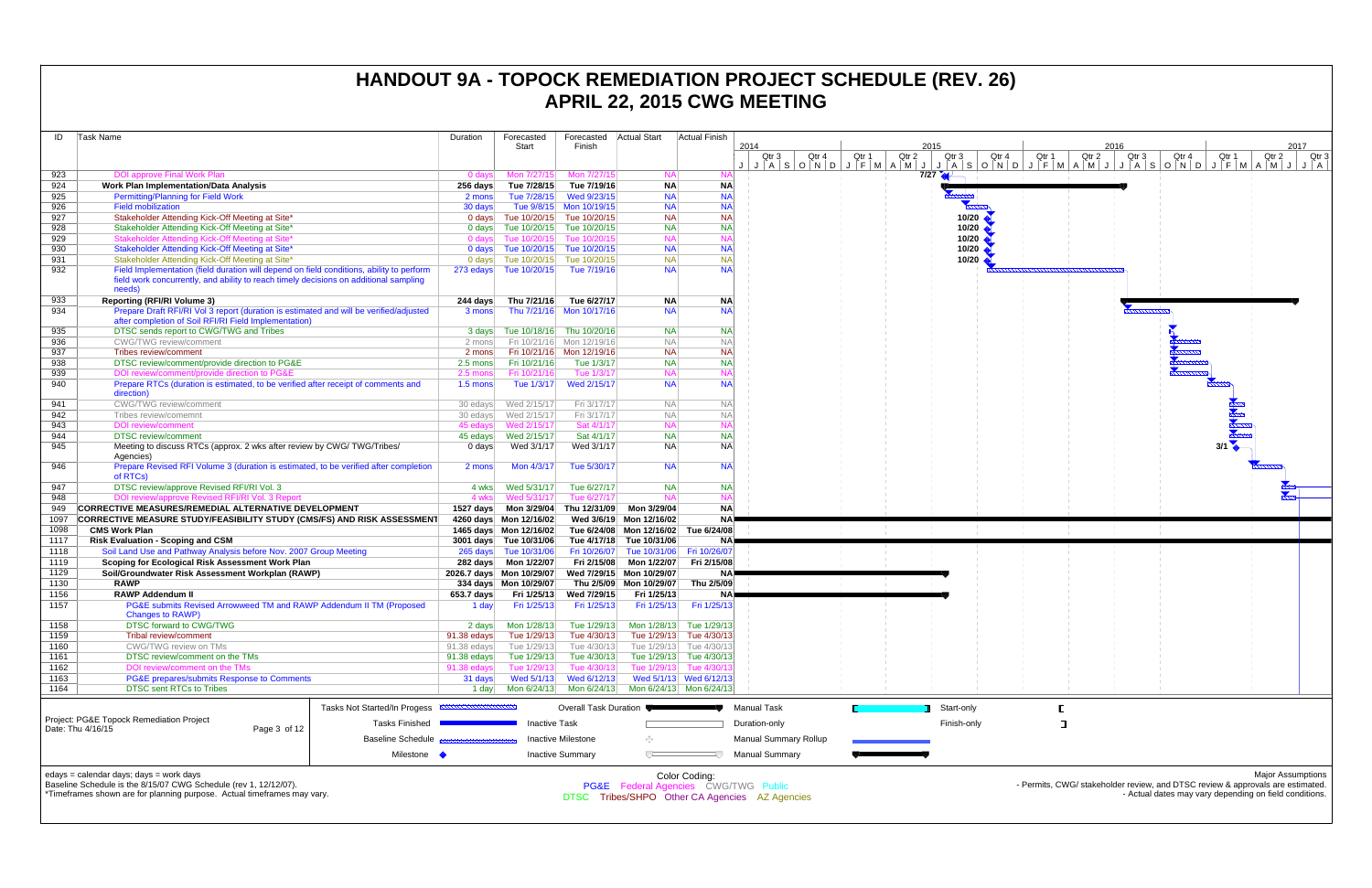| ID           | Task Name                                                                                          | Duration                                             | Forecasted                                                 | Forecasted                 | <b>Actual Start</b>                 | Actual Finish                                         |                       |       |       |       |             |                |                                                                                                                                                                                                                                               |       |                                                        |                          |
|--------------|----------------------------------------------------------------------------------------------------|------------------------------------------------------|------------------------------------------------------------|----------------------------|-------------------------------------|-------------------------------------------------------|-----------------------|-------|-------|-------|-------------|----------------|-----------------------------------------------------------------------------------------------------------------------------------------------------------------------------------------------------------------------------------------------|-------|--------------------------------------------------------|--------------------------|
|              |                                                                                                    |                                                      | Start                                                      | Finish                     |                                     |                                                       | 2014                  |       |       | 2015  |             |                | 2016                                                                                                                                                                                                                                          |       |                                                        | 2017                     |
|              |                                                                                                    |                                                      |                                                            |                            |                                     |                                                       | Qtr 3                 | Qtr 4 | Qtr 1 | Qtr 2 | Qtr 3       | Qtr 4<br>Qtr 1 | Qtr 2<br>Qtr 3<br>   A    S    O    N    A    N    A    M    A    A    S    O    N    O    N    A    M    A    A    A    M    A    M    A    M    A    M    A    M    A    M    A    M    A    A    A    A    A    A    A    A    A    A    A | Qtr 4 | Qtr 1<br>Qtr 2                                         | Qtr <sub>3</sub>         |
| 1165         | Scoping Meetings for RAWP Addendum II                                                              | 3.05 mons                                            | Tue 6/25/13                                                | Fri 9/20/13                | Tue 6/25/13                         | Fri 9/20/13                                           |                       |       |       |       |             |                |                                                                                                                                                                                                                                               |       |                                                        |                          |
| 1166         | <b>Exposure assumptions for Recreational User</b>                                                  | 0 days                                               | Fri 4/4/14                                                 | Fri 4/4/14                 | Fri 4/4/14                          | Fri 4/4/1                                             |                       |       |       |       |             |                |                                                                                                                                                                                                                                               |       |                                                        |                          |
| 1167         | Prepare/submit RAWP Addendum II                                                                    | 5.38 mons                                            | Tue 10/1/13                                                | Wed 5/7/14                 | Tue 10/1/13                         | Wed 5/7/14 $\sim$                                     |                       |       |       |       |             |                |                                                                                                                                                                                                                                               |       |                                                        |                          |
| 1168         | Hualapai Tribe requested an extension for review/comment                                           | 0 days                                               | Tue 6/17/14                                                | Tue 6/17/14                |                                     | Tue 6/17/14 Tue 6/17/14                               |                       |       |       |       |             |                |                                                                                                                                                                                                                                               |       |                                                        |                          |
| 1169         | DTSC granted the Hualapai Tribe's extension request                                                | 0 days                                               | Wed 6/18/14                                                |                            |                                     |                                                       |                       |       |       |       |             |                |                                                                                                                                                                                                                                               |       |                                                        |                          |
| 1170         | <b>FMIT review/comment</b>                                                                         | 34.38 edays                                          | Thu 5/8/14                                                 | Wed 6/11/14                |                                     | Thu 5/8/14 Wed 6/11/14                                |                       |       |       |       |             |                |                                                                                                                                                                                                                                               |       |                                                        |                          |
| 1171         | Hualapai Tribe review/comment                                                                      | 38 days                                              | Thu 5/8/14                                                 | Mon 6/30/14                |                                     | Thu 5/8/14 Mon 6/30/14                                |                       |       |       |       |             |                |                                                                                                                                                                                                                                               |       |                                                        |                          |
| 1172         | <b>CWG/TWG</b> review                                                                              | 32.38 edays                                          | Thu 5/8/14                                                 | Mon 6/9/14                 |                                     | Thu 5/8/14 Mon 6/9/14                                 |                       |       |       |       |             |                |                                                                                                                                                                                                                                               |       |                                                        |                          |
| 1173         | <b>DTSC</b> review/comment                                                                         | 82.38 edays                                          | Thu 5/8/14                                                 | Tue 7/29/14                |                                     | Thu 5/8/14 Tue 7/29/14                                |                       |       |       |       |             |                |                                                                                                                                                                                                                                               |       |                                                        |                          |
| 1174         | <b>DOI</b> review/comment                                                                          | 83.38 edays                                          | Thu 5/8/14                                                 | Wed 7/30/14                |                                     | Thu 5/8/14 Wed 7/30/                                  |                       |       |       |       |             |                |                                                                                                                                                                                                                                               |       |                                                        |                          |
| 1175         | <b>Prepare Response to Comments</b>                                                                | $6.95$ mons                                          | Thu 7/31/14                                                | Tue 3/10/15                |                                     | Thu 7/31/14 Tue 3/10/15                               |                       |       |       |       |             |                |                                                                                                                                                                                                                                               |       |                                                        |                          |
| 1176         | <b>DTSC</b> review/comment                                                                         | 30 edays                                             | Wed 3/11/15                                                | Fri 4/10/15                | Wed 3/11/15                         | Fri 4/10/15                                           |                       |       |       |       |             |                |                                                                                                                                                                                                                                               |       |                                                        |                          |
| 1177         | <b>DOI</b> review/comment                                                                          | 0 edays                                              | Wed 3/11/15                                                | Wed 3/11/15                |                                     | Wed 3/11/15 Wed 3/11/1                                |                       |       | 3/11  |       |             |                |                                                                                                                                                                                                                                               |       |                                                        |                          |
| 1178         | <b>CWG/TWG</b> review/comment                                                                      | 15 edays                                             | Wed 3/11/15                                                |                            | Thu 3/26/15 Wed 3/11/15 Thu 3/26/15 |                                                       |                       |       |       |       |             |                |                                                                                                                                                                                                                                               |       |                                                        |                          |
| 1179         | <b>Tribal review/comment</b>                                                                       | 15.38 edays                                          | Wed 3/11/15                                                | Thu 3/26/15                |                                     | Wed 3/11/15 Thu 3/26/15                               |                       |       |       |       |             |                |                                                                                                                                                                                                                                               |       |                                                        |                          |
| 1180         | Meeting to discuss response to comments (approx. 2 wks after review by<br>CWG/TWG/Tribes/Agencies) | 1 day                                                | Thu 4/23/15                                                | Thu 4/23/15                |                                     | Thu 4/23/15 Thu 4/23/15                               |                       |       |       |       |             |                |                                                                                                                                                                                                                                               |       |                                                        |                          |
| 1181         | <b>Submit Final RAWP Addendum II</b>                                                               | 2.7 mons                                             | Fri 4/10/15                                                | Mon 6/29/15                | Fri 4/10/15                         | <b>NA</b>                                             |                       |       |       |       |             |                |                                                                                                                                                                                                                                               |       |                                                        |                          |
| 1182         | <b>DTSC</b> review/approve                                                                         | 30 edays                                             | Mon 6/29/15                                                | Wed 7/29/15                | <b>NA</b>                           | <b>NA</b>                                             |                       |       |       |       |             |                |                                                                                                                                                                                                                                               |       |                                                        |                          |
| 1183         | DOI review/approve                                                                                 | 30 edavs                                             | Mon 6/29/15                                                | Wed 7/29/15                | <b>NA</b>                           |                                                       |                       |       |       |       |             |                |                                                                                                                                                                                                                                               |       |                                                        |                          |
| 1184         | <b>Groundwater Evaluation</b>                                                                      |                                                      | 330 days Wed 9/10/08 Tue 12/15/09 Wed 9/10/08 Tue 12/15/09 |                            |                                     |                                                       |                       |       |       |       |             |                |                                                                                                                                                                                                                                               |       |                                                        |                          |
| 1201         | <b>Soil Evaluation</b>                                                                             |                                                      | 210 days Wed 6/28/17                                       | Tue 4/17/18                | <b>NA</b>                           | <b>NA</b>                                             |                       |       |       |       |             |                |                                                                                                                                                                                                                                               |       |                                                        |                          |
| 1202         | Prepare and submit HH and Eco Soil risk evaluation                                                 |                                                      |                                                            |                            | <b>NA</b>                           | <b>NA</b>                                             |                       |       |       |       |             |                |                                                                                                                                                                                                                                               |       |                                                        |                          |
| 1203         | DTSC send Soil Risk Evaluation to CWG/TWG                                                          |                                                      | 3 days Wed 10/18/17                                        | Fri 10/20/17               | <b>NA</b>                           | NA                                                    |                       |       |       |       |             |                |                                                                                                                                                                                                                                               |       |                                                        |                          |
| 1204         | <b>DTSC</b> review/comment                                                                         |                                                      | 45 edays Fri 10/20/17                                      | Mon 12/4/17                | <b>NA</b>                           | NA                                                    |                       |       |       |       |             |                |                                                                                                                                                                                                                                               |       |                                                        |                          |
| 1205         | <b>DOI</b> review/comment                                                                          | 45 edays                                             | Fri 10/20/17                                               | Mon 12/4/17                | <b>NA</b>                           |                                                       |                       |       |       |       |             |                |                                                                                                                                                                                                                                               |       |                                                        |                          |
| 1206         | <b>CWG/TWG</b> review/comment                                                                      | 30 edays                                             | Fri 10/20/17                                               | Sun 11/19/17               | <b>NA</b>                           | <b>NA</b>                                             |                       |       |       |       |             |                |                                                                                                                                                                                                                                               |       |                                                        |                          |
| 1207         | Tribes review/comment                                                                              | 30 edays                                             | Fri 10/20/17 Sun 11/19/17                                  |                            | <b>NA</b>                           | <b>NA</b>                                             |                       |       |       |       |             |                |                                                                                                                                                                                                                                               |       |                                                        |                          |
| 1208         | <b>Prepare Response to Comments</b><br><b>DTSC</b> review/comment                                  | 1 mon                                                | Tue 12/5/17                                                | Tue 1/2/18                 | <b>NA</b><br><b>NA</b>              | <b>NA</b><br><b>NA</b>                                |                       |       |       |       |             |                |                                                                                                                                                                                                                                               |       |                                                        |                          |
| 1209         | <b>DOI</b> review/comment                                                                          | 45 edays<br>45 edays                                 | Tue 1/2/18<br>Tue 1/2/18                                   | Fri 2/16/18<br>Fri 2/16/18 | <b>NA</b>                           |                                                       |                       |       |       |       |             |                |                                                                                                                                                                                                                                               |       |                                                        |                          |
| 1210<br>1211 | <b>CWG/TWG</b> review/comment                                                                      | 30 edays                                             | Tue 1/2/18                                                 | Thu 2/1/18                 | <b>NA</b>                           | <b>NA</b>                                             |                       |       |       |       |             |                |                                                                                                                                                                                                                                               |       |                                                        |                          |
| 1212         | <b>Tribal review/comment</b>                                                                       | 30 edays                                             | Tue 1/2/18                                                 | Thu 2/1/18                 | <b>NA</b>                           | NA                                                    |                       |       |       |       |             |                |                                                                                                                                                                                                                                               |       |                                                        |                          |
| 1213         | Meeting to discuss response to comments (approx. 2 wks after review by                             | 0 days                                               | Tue 1/16/18                                                | Tue 1/16/18                | <b>NA</b>                           | <b>NA</b>                                             |                       |       |       |       |             |                |                                                                                                                                                                                                                                               |       |                                                        |                          |
| 1214         | <b>CWG/TWG/Tribes/ Agencies)</b><br><b>Finalize risk evaluation</b>                                | 1 mon                                                | Mon 2/19/18                                                | Mon 3/19/18                | <b>NA</b>                           | <b>NA</b>                                             |                       |       |       |       |             |                |                                                                                                                                                                                                                                               |       |                                                        |                          |
| 1215         | <b>DTSC</b> review/approve                                                                         | 1 mon                                                | Tue 3/20/18                                                | Tue 4/17/18                | <b>NA</b>                           | NA                                                    |                       |       |       |       |             |                |                                                                                                                                                                                                                                               |       |                                                        |                          |
| 1216         | DOI review/approve                                                                                 | 1 mon                                                | Tue 3/20/18                                                | Tue 4/17/18                | <b>NA</b>                           |                                                       |                       |       |       |       |             |                |                                                                                                                                                                                                                                               |       |                                                        |                          |
| 1217         | <b>CMS/FS Report</b>                                                                               |                                                      |                                                            | Wed 3/6/19                 | Mon 8/18/08                         | NA!                                                   |                       |       |       |       |             |                |                                                                                                                                                                                                                                               |       |                                                        |                          |
| 1218         | Groundwater                                                                                        |                                                      |                                                            | Fri 12/18/09               | Mon 8/18/08                         | Fri 12/18/09                                          |                       |       |       |       |             |                |                                                                                                                                                                                                                                               |       |                                                        |                          |
| 1277         | Soil                                                                                               |                                                      | 231 days Wed 4/18/18                                       | Wed 3/6/19                 | <b>NA</b>                           | <b>NA</b>                                             |                       |       |       |       |             |                |                                                                                                                                                                                                                                               |       |                                                        |                          |
| 1278         | <b>Prepare Draft Soil CMS/FS Report</b>                                                            |                                                      | 141 days Wed 4/18/18 Wed 10/31/18                          |                            | <b>NA</b>                           | <b>NA</b>                                             |                       |       |       |       |             |                |                                                                                                                                                                                                                                               |       |                                                        |                          |
| 1279         | <b>Prepare Discussion Draft Soil CMS/FS Report</b>                                                 |                                                      |                                                            |                            | <b>NA</b>                           | <b>NIA</b>                                            |                       |       |       |       |             |                |                                                                                                                                                                                                                                               |       |                                                        |                          |
| 1280         | <b>PG&amp;E outreach with Tribes</b>                                                               | 1 mon                                                | Tue 8/14/18                                                | Tue 9/11/18                | <b>NA</b>                           | <b>NA</b>                                             |                       |       |       |       |             |                |                                                                                                                                                                                                                                               |       |                                                        |                          |
| 1281         | <b>PG&amp;E submits Draft Soil CMS/FS</b>                                                          | 2 wks                                                | Wed 9/12/18                                                | Tue 9/25/18                | <b>NA</b>                           | <b>NA</b>                                             |                       |       |       |       |             |                |                                                                                                                                                                                                                                               |       |                                                        |                          |
| 1282         | DTSC send Draft Soil CMS/FS to CWG/TWG                                                             |                                                      |                                                            | Fri 9/28/18                | <b>NA</b>                           | NA                                                    |                       |       |       |       |             |                |                                                                                                                                                                                                                                               |       |                                                        |                          |
| 1283         | <b>DTSC</b> review and comment                                                                     |                                                      | 30 edays    Mon 10/1/18    Wed 10/31/18                    |                            | <b>NA</b>                           | NA                                                    |                       |       |       |       |             |                |                                                                                                                                                                                                                                               |       |                                                        |                          |
| 1284         | DOI review and comment                                                                             |                                                      | 30 edays Mon 10/1/18 Wed 10/31/18                          |                            | <b>NA</b>                           |                                                       |                       |       |       |       |             |                |                                                                                                                                                                                                                                               |       |                                                        |                          |
| 1285         | CWG/TWG review and comment                                                                         |                                                      | 30 edays Mon 10/1/18 Wed 10/31/18                          |                            | <b>NA</b>                           | <b>NA</b>                                             |                       |       |       |       |             |                |                                                                                                                                                                                                                                               |       |                                                        |                          |
| 1286         | DOI sends package to Tribes for Consultation                                                       |                                                      | 1 day   Mon 10/1/18   Mon 10/1/18                          |                            | <b>NA</b>                           |                                                       |                       |       |       |       |             |                |                                                                                                                                                                                                                                               |       |                                                        |                          |
|              |                                                                                                    | Tasks Not Started/In Progess <b>ANDIODIALIZATION</b> |                                                            | Overall Task Duration ●    |                                     |                                                       | <b>Manual Task</b>    |       |       |       | Start-only  |                |                                                                                                                                                                                                                                               |       |                                                        |                          |
|              | Project: PG&E Topock Remediation Project                                                           |                                                      |                                                            |                            |                                     |                                                       |                       |       |       |       |             |                |                                                                                                                                                                                                                                               |       |                                                        |                          |
|              | Date: Thu 4/16/15<br>Page 4 of 12                                                                  | <b>Tasks Finished</b>                                | <b>Inactive Task</b>                                       |                            |                                     |                                                       | Duration-only         |       |       |       | Finish-only |                |                                                                                                                                                                                                                                               |       |                                                        |                          |
|              |                                                                                                    | <b>Baseline Schedule</b>                             |                                                            | <b>Inactive Milestone</b>  | ♦                                   |                                                       | Manual Summary Rollup |       |       |       |             |                |                                                                                                                                                                                                                                               |       |                                                        |                          |
|              |                                                                                                    | Milestone •                                          |                                                            | <b>Inactive Summary</b>    | $\overline{C}$                      |                                                       | <b>Manual Summary</b> |       |       |       |             |                |                                                                                                                                                                                                                                               |       |                                                        |                          |
|              | edays = calendar days; days = work days                                                            |                                                      |                                                            |                            |                                     |                                                       |                       |       |       |       |             |                |                                                                                                                                                                                                                                               |       |                                                        | <b>Major Assumptions</b> |
|              | Baseline Schedule is the 8/15/07 CWG Schedule (rev 1, 12/12/07).                                   |                                                      |                                                            |                            |                                     | Color Coding:<br>PG&E Federal Agencies CWG/TWG Public |                       |       |       |       |             |                | - Permits, CWG/ stakeholder review, and DTSC review & approvals are estimated.                                                                                                                                                                |       |                                                        |                          |
|              | *Timeframes shown are for planning purpose. Actual timeframes may vary.                            |                                                      |                                                            |                            |                                     | DTSC Tribes/SHPO Other CA Agencies AZ Agencies        |                       |       |       |       |             |                |                                                                                                                                                                                                                                               |       | - Actual dates may vary depending on field conditions. |                          |
|              |                                                                                                    |                                                      |                                                            |                            |                                     |                                                       |                       |       |       |       |             |                |                                                                                                                                                                                                                                               |       |                                                        |                          |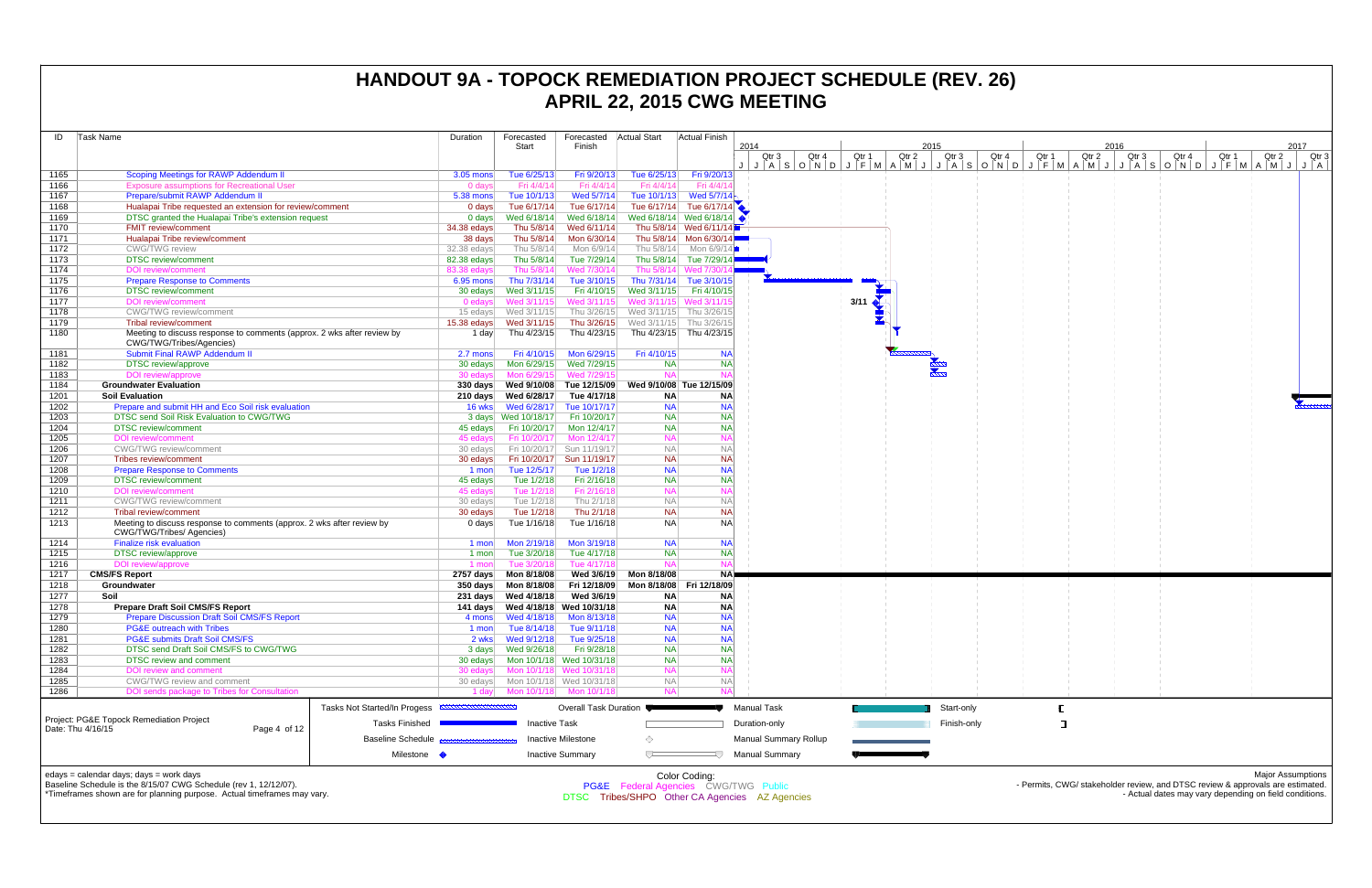| ID                | Task Name                                                                                                                                                                              | Duration                     | Forecasted                 | Forecasted                   | <b>Actual Start</b>                                       | Actual Finish                          |                                                                                                                                                           |                |                          |                |                                                                               |                                                        |       |                          |
|-------------------|----------------------------------------------------------------------------------------------------------------------------------------------------------------------------------------|------------------------------|----------------------------|------------------------------|-----------------------------------------------------------|----------------------------------------|-----------------------------------------------------------------------------------------------------------------------------------------------------------|----------------|--------------------------|----------------|-------------------------------------------------------------------------------|--------------------------------------------------------|-------|--------------------------|
|                   |                                                                                                                                                                                        |                              | Start                      | Finish                       |                                                           |                                        | 2014<br>Qtr 3<br>Qtr 4                                                                                                                                    | Qtr 2<br>Qtr 1 | 2015<br>Qtr <sub>3</sub> | Qtr 4<br>Qtr 1 | 2016<br>Qtr 3<br>Qtr 2                                                        | Qtr 4                                                  | Qtr 1 | 2017<br>Qtr 2<br>Qtr 3   |
|                   |                                                                                                                                                                                        |                              |                            |                              |                                                           |                                        | J   J   A   S   O   N   D   J   F   M   A   M   J   J   A   S   O   N   O   J   F   M   A   M   J   J   A   S   O   N   D   J   F   M   A   M   J   J   A |                |                          |                |                                                                               |                                                        |       |                          |
| 1287              | <b>Tribal Consultation (Section 106)</b>                                                                                                                                               | 30 edays                     |                            | Mon 10/1/18 Wed 10/31/18     | NA.<br><b>NA</b>                                          | <b>NA</b><br><b>NA</b>                 |                                                                                                                                                           |                |                          |                |                                                                               |                                                        |       |                          |
| 1288<br>1289      | SHPO for information only<br><b>Prepare Final Soil CMS/FS Report</b>                                                                                                                   | 1 day<br>90 days             | Tue 10/2/18<br>Thu 11/1/18 | Tue 10/2/18<br>Wed 3/6/19    | <b>NA</b>                                                 | <b>NA</b>                              |                                                                                                                                                           |                |                          |                |                                                                               |                                                        |       |                          |
| 1290              | Prepare Response to Comments (duration to be confirmed after receipt of commer                                                                                                         | 4 wks                        |                            | Thu 11/1/18 Wed 11/28/18     | <b>NA</b>                                                 | <b>NA</b>                              |                                                                                                                                                           |                |                          |                |                                                                               |                                                        |       |                          |
| 1291              | <b>Complete resolution on Response to Comments</b>                                                                                                                                     | 5 wks                        | Thu 11/29/18               | Wed 1/2/19                   | <b>NA</b>                                                 | <b>NA</b>                              |                                                                                                                                                           |                |                          |                |                                                                               |                                                        |       |                          |
| 1292              | <b>Prepare Final Soil CMS/FS Report</b>                                                                                                                                                | 5 wks                        | Thu 1/3/19                 | Wed 2/6/19                   | <b>NA</b>                                                 | <b>NA</b>                              |                                                                                                                                                           |                |                          |                |                                                                               |                                                        |       |                          |
| 1293              | <b>DTSC review and concur</b>                                                                                                                                                          | 4 wks                        | Thu 2/7/19                 | Wed 3/6/19                   | <b>NA</b>                                                 | <b>NA</b>                              |                                                                                                                                                           |                |                          |                |                                                                               |                                                        |       |                          |
| 1294              | DOI review and concur<br>1295 STATEMENT OF BASIS                                                                                                                                       | 4 wks                        | Thu 2/7/19<br>Mon 1/4/10   | Wed 3/6/19<br>Tue 8/6/19     | <b>NA</b><br>Mon 1/4/10                                   | NA                                     |                                                                                                                                                           |                |                          |                |                                                                               |                                                        |       |                          |
|                   | 1310 RECORD OF DECISION                                                                                                                                                                | 2505.6 days<br>2606 days     | Fri 12/18/09               | Mon 12/9/19                  | Fri 12/18/09                                              | NA <b>P</b>                            |                                                                                                                                                           |                |                          |                |                                                                               |                                                        |       |                          |
|                   | 1333 Section 106 Programmatic Agreement (PA)                                                                                                                                           | 1829 days                    | Fri 10/10/08               | Thu 10/8/15                  | Fri 10/10/08                                              | NA P                                   |                                                                                                                                                           |                |                          |                |                                                                               |                                                        |       |                          |
|                   | 1366 EIR DOCUMENTATION                                                                                                                                                                 | 1449 days                    | Thu 9/1/05                 | Wed 3/2/11                   | Thu 9/1/05                                                | Wed 3/2/11                             |                                                                                                                                                           |                |                          |                |                                                                               |                                                        |       |                          |
| 1439              | <b>DESIGN, PERMITTING, AND CONSTRUCTION OF GROUNDWATER REMEDY</b>                                                                                                                      |                              | 1261 days    Mon 1/31/11   | Fri 11/27/15                 | Mon 1/31/11                                               |                                        |                                                                                                                                                           |                |                          |                |                                                                               |                                                        |       |                          |
| 1440              | Corrective Measure Implementation/Remedial Design (CMI/RD) Workplan                                                                                                                    |                              | 199 days    Mon 1/31/11    | Thu 11/3/11                  | Mon 1/31/11                                               | <b>NA</b>                              |                                                                                                                                                           |                |                          |                |                                                                               |                                                        |       |                          |
| 1454              | Remedial Design (Preliminary, Intermediate, and Pre-Final/Final)                                                                                                                       | 1069 days                    | Tue 9/20/11                | Thu 10/22/15                 | Tue 9/20/11                                               | <b>NA</b>                              |                                                                                                                                                           |                |                          |                |                                                                               |                                                        |       |                          |
| 1455<br>1467      | <b>Preliminary Design</b><br><b>Intermediate Design</b>                                                                                                                                | 174 days<br>$501$ days       | Tue 9/20/11<br>Fri 5/18/12 | Thu 5/17/12<br>Fri 4/18/14   | Fri 5/18/12                                               | Tue 9/20/11 Thu 5/17/12<br>Fri 4/18/14 |                                                                                                                                                           |                |                          |                |                                                                               |                                                        |       |                          |
| 1496              | Implementation Plan for Evaluation of Alternative Freshwater Sources                                                                                                                   | 422 days                     | Fri 11/16/12               | Mon 6/30/14                  |                                                           | Fri 11/16/12 Mon 6/30/14               |                                                                                                                                                           |                |                          |                |                                                                               |                                                        |       |                          |
| 1535              | Field Verification of Archaeological/Historical Sites in Groundwater Remedy Footprint                                                                                                  | 4 days                       | Tue 9/9/14                 | Fri 9/12/14                  |                                                           | Tue 9/9/14   Fri 9/12/14               |                                                                                                                                                           |                |                          |                |                                                                               |                                                        |       |                          |
| 1536              | <b>Prepare/submit Field Verification Report</b>                                                                                                                                        | 28 days                      |                            | Mon 9/15/14 Wed 10/22/14     |                                                           | Mon 9/15/14 Wed 10/22/14               |                                                                                                                                                           |                |                          |                |                                                                               |                                                        |       |                          |
| 1537              | Survey of Archaelogical/Historical Sites in Expanded Area at Park Moabi                                                                                                                | 1 day                        | Tue 12/2/14                | Tue 12/2/14                  |                                                           | Tue 12/2/14 Tue 12/2/14                |                                                                                                                                                           |                |                          |                |                                                                               |                                                        |       |                          |
| 1538              | Survey of Biological Resources in Expanded Area at Park Moabi                                                                                                                          |                              | 3 days Wed 11/19/14        |                              | Fri 11/21/14 Wed 11/19/14 Fri 11/21/14                    |                                        |                                                                                                                                                           |                |                          |                |                                                                               |                                                        |       |                          |
| 1539              | Annual archeological monitoring and site condition assessments                                                                                                                         | 7 days                       | Thu 12/11/14               |                              | Fri 12/19/14 Thu 12/11/14 Fri 12/19/14                    |                                        |                                                                                                                                                           |                |                          |                |                                                                               |                                                        |       |                          |
| 1540              | Pre-Final/Final Design (include plan for decommissioning, removal, and<br>restoration of IM3 facility)                                                                                 | 404 days                     | Mon 4/7/14                 | Thu 10/22/15                 | Mon 4/7/14                                                |                                        |                                                                                                                                                           |                |                          |                |                                                                               |                                                        |       |                          |
| 1541              | Documents submitted in advance of 90%                                                                                                                                                  | 140 days                     | Wed 4/30/14                | Tue 11/11/14                 | Wed 4/30/14                                               | NAP                                    |                                                                                                                                                           |                |                          |                |                                                                               |                                                        |       |                          |
| 1562              | Prepare/submit Pre-Final Design Package                                                                                                                                                | 5.29 mons                    | Mon 4/7/14                 | Mon 9/8/14                   | Mon 4/7/14                                                | Mon 9/8/14                             |                                                                                                                                                           |                |                          |                |                                                                               |                                                        |       |                          |
| 1563<br>1564      | <b>DTSC forward to CWG/TWG</b><br>Agencies' direction #1 on Supplemental 90%                                                                                                           | 1 day<br>1 day               | Tue 9/9/14<br>Tue 10/21/14 | Tue 9/9/14                   | Tue 9/9/14<br>Tue 10/21/14 Tue 10/21/14 Tue 10/21/14      | Tue 9/9/14                             |                                                                                                                                                           |                |                          |                |                                                                               |                                                        |       |                          |
| 1565              | Agencies' direction #2 on Supplemental 90%                                                                                                                                             |                              |                            |                              | 1 day Tue 12/23/14 Tue 12/23/14 Tue 12/23/14 Tue 12/23/14 |                                        |                                                                                                                                                           |                |                          |                |                                                                               |                                                        |       |                          |
| 1566              | Prepare/submit Supplemental Pre-Final Design Package                                                                                                                                   | 104.38 edays                 | Tue 10/21/14               | Mon 2/2/15                   | Tue 10/21/14                                              | Mon 2/2/15                             |                                                                                                                                                           |                |                          |                |                                                                               |                                                        |       |                          |
| 1567              | CWG/TWG review/comment on Pre-Final Design Package                                                                                                                                     |                              |                            | Fri 3/20/15                  | Wed 9/10/14                                               | Fri 3/20/15                            |                                                                                                                                                           |                |                          |                |                                                                               |                                                        |       |                          |
| 1568              | <b>Tribal Consultation</b>                                                                                                                                                             | 163.38 edays                 | Wed 10/8/14                | Fri 3/20/15                  | Wed 10/8/14                                               | Fri 3/20/15                            |                                                                                                                                                           |                |                          |                |                                                                               |                                                        |       |                          |
| 1569<br>1570      | BLM process after close of comment period<br>DTSC review/comment on Final Design Package                                                                                               | 11.38 $edays$                | Fri 3/20/15                | Tue 3/31/15                  | Fri 3/20/15<br>Thu 4/2/15 Wed 9/10/14                     | Tue 3/31/<br>Thu 4/2/15                |                                                                                                                                                           |                |                          |                |                                                                               |                                                        |       |                          |
| 1571              | DOI review/comment on Final Design Package                                                                                                                                             | 204.38 edays<br>202.38 edays | Wed 9/10/14<br>Wed 9/10/14 | Tue 3/31/15                  | Wed 9/10/14                                               | Tue 3/31/                              |                                                                                                                                                           |                |                          |                |                                                                               |                                                        |       |                          |
| 1572              | <b>Response to Comments and Comment Resolution</b>                                                                                                                                     | 109 days                     | Fri 4/3/15                 | Wed 9/2/15                   | <b>NA</b>                                                 | <b>NA</b>                              |                                                                                                                                                           |                |                          |                |                                                                               |                                                        |       |                          |
| 1573              | Prepare response to comments                                                                                                                                                           | 60 days                      | Fri 4/3/15                 | Thu 6/25/15                  | <b>NA</b>                                                 | <b>NA</b>                              |                                                                                                                                                           |                |                          |                |                                                                               |                                                        |       |                          |
| 1574              | Prepare response to comments                                                                                                                                                           | 60 days                      | Fri 4/3/15                 | Thu 6/25/15                  | <b>NA</b>                                                 | NA                                     |                                                                                                                                                           |                |                          |                |                                                                               |                                                        |       |                          |
| 1575              | Prepare response to comments                                                                                                                                                           | 60 days                      | Fri 4/3/15                 | Thu 6/25/15                  | <b>NA</b>                                                 |                                        |                                                                                                                                                           |                |                          |                |                                                                               |                                                        |       |                          |
| 1576<br>1577      | Send complete RTC Table to Tribes/CWG/TWG<br>Commenters to identify comments they want to discuss at July 22 TWG and send                                                              | $0$ days<br>1 wk             | Fri 6/26/15<br>Mon 6/29/15 | Fri 6/26/15<br>Fri 7/3/15    | <b>NA</b><br><b>NA</b>                                    | NA<br><b>NA</b>                        |                                                                                                                                                           |                | 6/26                     |                |                                                                               |                                                        |       |                          |
|                   | to DTSC                                                                                                                                                                                |                              |                            |                              |                                                           |                                        |                                                                                                                                                           |                |                          |                |                                                                               |                                                        |       |                          |
| 1578              | DTSC sends agenda for July 22 TWG                                                                                                                                                      | 0 days                       | Wed 7/8/15                 | Wed 7/8/15                   | <b>NA</b>                                                 | <b>NA</b>                              |                                                                                                                                                           |                | 7/8                      |                |                                                                               |                                                        |       |                          |
| 1579              | Comment resolution meeting #1 - July 22 TWG                                                                                                                                            | 0 days                       | Wed 7/22/15                | Wed 7/22/15                  | <b>NA</b>                                                 | <b>NA</b>                              |                                                                                                                                                           |                | 7/22                     |                |                                                                               |                                                        |       |                          |
| 1580              | Commenters to identify comments they want to discuss at August 19 TWG and<br>send to DTSC                                                                                              | 0 days                       |                            | Wed 7/29/15 Wed 7/29/15      | <b>NA</b>                                                 | N <sub>A</sub>                         |                                                                                                                                                           |                | 7/29                     |                |                                                                               |                                                        |       |                          |
| 1581              | DTSC sends agenda for August 19 TWG                                                                                                                                                    | 0 days                       | Wed 8/5/15                 | Wed 8/5/15                   | <b>NA</b>                                                 | <b>NA</b>                              |                                                                                                                                                           |                | 8/5                      |                |                                                                               |                                                        |       |                          |
| 1582              | Comment resolution meeting #2 - August 19 TWG                                                                                                                                          | 0 days                       |                            | Wed 8/19/15 Wed 8/19/15      | <b>NA</b>                                                 | <b>NA</b>                              |                                                                                                                                                           |                | 8/19                     |                |                                                                               |                                                        |       |                          |
|                   |                                                                                                                                                                                        |                              |                            |                              |                                                           |                                        |                                                                                                                                                           |                |                          |                |                                                                               |                                                        |       |                          |
|                   | Tasks Not Started/In Progess                                                                                                                                                           |                              |                            | <b>Overall Task Duration</b> |                                                           |                                        | <b>Manual Task</b>                                                                                                                                        |                | Start-only               |                |                                                                               |                                                        |       |                          |
|                   | Project: PG&E Topock Remediation Project<br><b>Tasks Finished</b>                                                                                                                      |                              | <b>Inactive Task</b>       |                              |                                                           |                                        | Duration-only                                                                                                                                             |                | Finish-only              |                |                                                                               |                                                        |       |                          |
| Date: Thu 4/16/15 | Page 5 of 12<br><b>Baseline Schedule</b>                                                                                                                                               |                              |                            | <b>Inactive Milestone</b>    |                                                           |                                        | <b>Manual Summary Rollup</b>                                                                                                                              |                |                          |                |                                                                               |                                                        |       |                          |
|                   | Milestone                                                                                                                                                                              | $\overline{\phantom{a}}$     |                            | <b>Inactive Summary</b>      |                                                           |                                        | <b>Manual Summary</b>                                                                                                                                     |                |                          |                |                                                                               |                                                        |       |                          |
|                   | edays = calendar days; days = work days<br>Baseline Schedule is the 8/15/07 CWG Schedule (rev 1, 12/12/07).<br>*Timeframes shown are for planning purpose. Actual timeframes may vary. |                              |                            |                              | PG&E Federal Agencies CWG/TWG Public                      | Color Coding:                          | DTSC Tribes/SHPO Other CA Agencies AZ Agencies                                                                                                            |                |                          |                | - Permits, CWG/ stakeholder review, and DTSC review & approvals are estimated | - Actual dates may vary depending on field conditions. |       | <b>Major Assumptions</b> |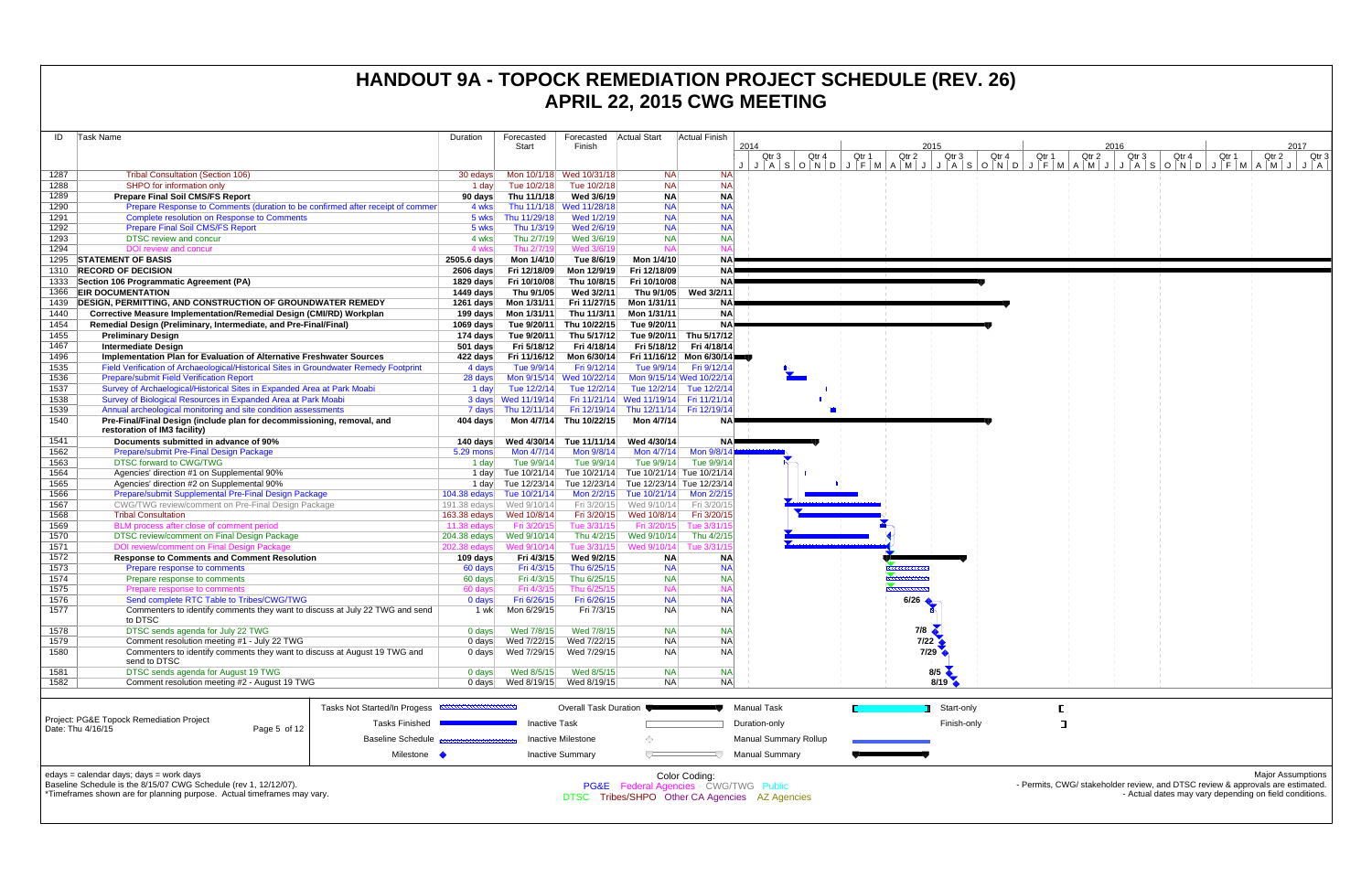| ID           | Task Name                                                                                                                   | <b>Duration</b>          | Forecasted<br>Start        | Forecasted<br>Finish                      | <b>Actual Start</b>        | Actual Finish                        | 2014                                           | 2015                    |                | 2016  |                |                                                                                | 2017                     |
|--------------|-----------------------------------------------------------------------------------------------------------------------------|--------------------------|----------------------------|-------------------------------------------|----------------------------|--------------------------------------|------------------------------------------------|-------------------------|----------------|-------|----------------|--------------------------------------------------------------------------------|--------------------------|
|              |                                                                                                                             |                          |                            |                                           |                            |                                      | Qtr 2<br>Qtr <sub>3</sub><br>Qtr 4<br>Qtr 1    | Qtr 3                   | Qtr 4<br>Qtr 1 | Qtr 2 | Qtr 3<br>Qtr 4 | Qtr 1                                                                          | Qtr 3<br>Qtr 2           |
|              |                                                                                                                             |                          |                            |                                           |                            |                                      | ASONDJFMAMJJJASONDJFMAMJJASONDJFMAMJJA         |                         |                |       |                |                                                                                |                          |
| 1583<br>1584 | <b>Comment Resolution Complete</b><br><b>PG&amp;E submits Final RTCs Table</b>                                              | 1 wk<br>1 wk             | Thu 8/20/15<br>Thu 8/27/15 | Wed 8/26/15<br>Wed 9/2/15                 | NA.<br><b>NA</b>           | <b>NA</b><br><b>NA</b>               |                                                |                         |                |       |                |                                                                                |                          |
| 1585         | <b>DTSC</b> issue direction on Final Design                                                                                 | 1 wk                     | Thu 9/3/15                 | Wed 9/9/15                                | <b>NA</b>                  | <b>NA</b>                            |                                                |                         |                |       |                |                                                                                |                          |
| 1586         | DOI issue direction on Final Design                                                                                         | 1 wk                     | Thu 9/3/15                 | Wed 9/9/15                                | <b>NA</b>                  |                                      |                                                |                         |                |       |                |                                                                                |                          |
| 1587         | Prepare/submit Final Design Package (duration to be confirmed after comment                                                 | 1 mon                    | Thu 9/10/15                | Thu 10/8/15                               | <b>NA</b>                  | <b>NA</b>                            |                                                |                         |                |       |                |                                                                                |                          |
|              | resolution)                                                                                                                 |                          |                            |                                           |                            |                                      |                                                |                         |                |       |                |                                                                                |                          |
| 1588         | DTSC approves design (depending on CEQA review)                                                                             | 2 wks                    | Fri 10/9/15                | Thu 10/22/15                              | <b>NA</b>                  | <b>NA</b>                            |                                                | $\blacktriangleright$   |                |       |                |                                                                                |                          |
| 1589<br>1590 | DOI approves design<br><b>Construction/Remedial Action Work Plan</b>                                                        | 2 wks<br>404 days        | Fri 10/9/15                | Thu 10/22/15<br>Mon 4/7/14 Thu 10/22/15   | <b>NA</b><br>Mon 4/7/14    | <b>NA</b>                            |                                                |                         |                |       |                |                                                                                |                          |
| 1591         | <b>Prepare/submit Draft Work Plan</b>                                                                                       | 5.29 mons                | Mon 4/7/14                 | Mon 9/8/14                                | Mon 4/7/14                 | Mon 9/8/1                            |                                                |                         |                |       |                |                                                                                |                          |
| 1592         | DOI forward to DTSC/CWG/TWG                                                                                                 | 1 dav                    | Tue 9/9/14                 | Tue 9/9/14                                | Tue 9/9/14                 | Tue $9/9/$                           |                                                |                         |                |       |                |                                                                                |                          |
| 1593         | CWG/TWG review/comment on Draft Work Plan                                                                                   | 191.38 edays             | Wed 9/10/14                | Fri 3/20/15                               | Wed 9/10/14                | Fri 3/20/15                          |                                                |                         |                |       |                |                                                                                |                          |
| 1594         | <b>Tribal Consultation on Draft Work Plan</b>                                                                               | 163.38 edays             | Wed 10/8/14                | Fri 3/20/15                               | Wed 10/8/14                | Fri 3/20/15                          |                                                |                         |                |       |                |                                                                                |                          |
| 1595         | BLM process after close of comment period                                                                                   | 11.38 edays              | Fri 3/20/15                | Tue 3/31/15                               | Fri 3/20/15                | Tue 3/31/1                           |                                                |                         |                |       |                |                                                                                |                          |
| 1596         | DOI review/comment on Draft Work Plan<br><b>DTSC review/comment on Draft Work Plan</b>                                      | 202.38 edays             | Wed 9/10/14                | Tue 3/31/15                               | Wed 9/10/14                | Tue 3/31/15                          |                                                |                         |                |       |                |                                                                                |                          |
| 1597<br>1598 | Response to Comments and Comment Resolution (see RTCs/Comment Resolution for                                                | 204.38 edays<br>109 days | Wed 9/10/14<br>Fri 4/3/15  | Thu 4/2/15<br>Wed 9/2/15                  | /Wed 9/10/14<br>Fri 4/3/15 | Thu 4/2/15<br><b>NA</b>              |                                                |                         |                |       |                |                                                                                |                          |
|              | Pre-Final Design)                                                                                                           |                          |                            |                                           |                            |                                      |                                                |                         |                |       |                |                                                                                |                          |
| 1599         | Prepare/submit Final Work Plan (duration to be confirmed after comment resolution)                                          | 1 mon                    | Thu 9/10/15                | Thu 10/8/15                               | <b>NA</b>                  | <b>NA</b>                            |                                                | $\overline{\mathbb{Z}}$ |                |       |                |                                                                                |                          |
| 1600         | DTSC approves Final Work Plan (depending on CEQA review)                                                                    | 2 wks                    | Fri 10/9/15                | Thu 10/22/15                              | <b>NA</b>                  | NA                                   |                                                |                         |                |       |                |                                                                                |                          |
| 1601         | CEQA Evaluation of Work Plan (depending on CEQA documentation. To be determined                                             | 9.65 mons                | Fri 9/12/14                | Tue 6/23/15                               | <b>NA</b>                  | <b>NA</b>                            |                                                |                         |                |       |                |                                                                                |                          |
|              | after initiate checklist)                                                                                                   |                          |                            |                                           | <b>NA</b>                  |                                      |                                                |                         |                |       |                |                                                                                |                          |
| 1602<br>1603 | <b>DOI approves Final Work Plan</b><br>ROWs/Easements/Landowner Agreements/Approvals/Compliance                             | 2 wks<br>63 days         | Fri 10/9/15                | Thu 10/22/15<br>Wed 8/26/15 Sat 11/21/15  | <b>NA</b>                  | <b>NA</b>                            |                                                |                         |                |       |                |                                                                                |                          |
| 1606         | <b>Community Outreach</b>                                                                                                   | 1082 days                | Fri 10/7/11                | Fri 11/27/15                              | Fri 10/7/11                | <b>NA</b>                            |                                                |                         |                |       |                |                                                                                |                          |
| 1607         | Prepare/Issue Project Update Factsheet                                                                                      | 4 mons                   | Fri 10/7/11                | Tue 1/31/12                               | Fri 10/7/11                | Tue 1/31/12                          |                                                |                         |                |       |                |                                                                                |                          |
| 1608         | <b>Community Outreach Activities (State)</b>                                                                                | 1077 days                | Fri 10/7/11                | Sun 11/22/15                              | Fri 10/7/11                |                                      |                                                |                         |                |       |                |                                                                                |                          |
| 1609         | Update mailing list                                                                                                         | $2.95$ mons              | Fri 10/7/11                | Fri 12/30/11                              |                            | Fri 10/7/11 Fri 12/30/1              |                                                |                         |                |       |                |                                                                                |                          |
| 1610         | <b>Conduct Community Survey</b>                                                                                             | $1.62$ mons              | Tue 1/31/12                | Fri 3/16/12                               | Tue 1/31/12                | Fri 3/16/12                          |                                                |                         |                |       |                |                                                                                |                          |
| 1611         | <b>Conduct Community Interview</b>                                                                                          | 2 mons                   | Wed 4/25/12                | Thu 6/21/12                               | Wed 4/25/12                | Thu 6/21/12                          |                                                |                         |                |       |                |                                                                                |                          |
| 1612         | Prepare/Issue Community Outreach Plan<br>Prepare/Issue factsheet for Corrective Measures Implementation                     | 7.1 mons                 | Mon 3/19/12                | Wed 1/16/13                               |                            | Mon 3/19/12 Wed 1/16/13              |                                                |                         |                |       |                |                                                                                |                          |
| 1613<br>1614 | <b>Outreach/Public Participation Activities (Federal)</b>                                                                   | 30 edays<br>25 days      | Fri 10/23/15               | Fri 10/23/15 Sun 11/22/15<br>Fri 11/27/15 | <b>NA</b><br><b>NA</b>     | <b>NA</b>                            |                                                |                         |                |       |                |                                                                                |                          |
| 1615         | Prepare/issue factsheet for Remedy Implementation                                                                           | 30 edays                 |                            | Fri 10/23/15 Sun 11/22/15                 | <b>NA</b>                  |                                      |                                                |                         |                |       |                |                                                                                |                          |
| 1616         | <b>Open house (Multiple Locations)</b>                                                                                      |                          | 1 wk Mon 11/23/15          | Fri 11/27/15                              | <b>NA</b>                  |                                      |                                                |                         |                |       |                |                                                                                |                          |
|              | 1617 Project Contracting                                                                                                    | 5 mons                   | Thu 10/8/15                | Wed 3/2/16                                | <b>NA</b>                  | <b>NA</b>                            |                                                |                         |                |       |                |                                                                                |                          |
|              | 1618 Construction (this is a preliminary construction schedule for planning purposes only.                                  | <b>1072.5 days</b>       | <b>Mon 12/7/15</b>         | <b>Wed 1/15/20</b>                        | <b>NA</b>                  | <b>NA</b>                            |                                                |                         |                |       |                |                                                                                |                          |
|              | See Section 3, Construction Approaches and Sequencing, of the Construction/Remedial<br><b>Action Work Plan for details)</b> |                          |                            |                                           |                            |                                      |                                                |                         |                |       |                |                                                                                |                          |
| 1619         | <b>Pre-Construction</b>                                                                                                     | 144 days                 | Mon 12/7/15                | Thu 6/23/16                               | <b>NA</b>                  | <b>NA</b>                            |                                                |                         |                |       |                |                                                                                |                          |
| 1620         | <b>Mobilization</b>                                                                                                         | 113 edays                | Wed 3/2/16                 | Thu 6/23/16                               | <b>NA</b>                  | <b>NA</b>                            |                                                |                         |                |       |                |                                                                                |                          |
| 1621         | <b>Site Preparation</b>                                                                                                     | 70 edays                 | Fri 4/1/16                 | Fri 6/10/16                               | NA.                        | <b>NA</b>                            |                                                |                         |                |       |                |                                                                                |                          |
| 1622         | Stakeholder Attending Kick-Off Meeting at Site<br>Stakeholder Attending Kick-Off Meeting at Site                            | 0 days                   | Wed 3/2/16                 | Wed 3/2/16                                | <b>NA</b>                  | <b>NA</b>                            |                                                |                         | 3/2            |       |                |                                                                                |                          |
| 1623         |                                                                                                                             | 0 days                   | Wed 3/2/16                 | Wed 3/2/16                                | NA.                        | NA                                   |                                                |                         | 3/2            |       |                |                                                                                |                          |
| 1624         | Stakeholder Attending Kick-Off Meeting at Site                                                                              | 1 day                    | Mon 12/7/15                | Mon 12/7/15                               | <b>NA</b>                  | NA                                   |                                                |                         |                |       |                |                                                                                |                          |
| 1625<br>1626 | Stakeholder Attending Kick-Off Meeting at Site<br>Stakeholder Attending Kick-Off Meeting at Site                            | 1 day<br>1 day           | Mon 12/7/15<br>Mon 12/7/15 | Mon 12/7/15<br>Mon 12/7/15                | <b>NA</b><br><b>NA</b>     | <b>NA</b><br>N <sub>A</sub>          |                                                |                         |                |       |                |                                                                                |                          |
| 1627         | <b>Construction Activities</b>                                                                                              | 941.8 days               |                            | Mon 5/2/16 Tue 12/10/19                   | <b>NA</b>                  | <b>NA</b>                            |                                                |                         |                |       |                |                                                                                |                          |
| 1628         | <b>Pipelines/Access Pathways Installation</b>                                                                               | <b>18.5 mons</b>         |                            | Mon 5/2/16 Thu 10/26/17                   | NA                         | NA                                   |                                                |                         |                |       |                |                                                                                |                          |
| 1629         | <b>Remediation and Monitoring Wells Installation</b>                                                                        | 19 mons                  |                            | Wed 6/1/16 Mon 12/11/17                   | <b>NA</b>                  | NA                                   |                                                |                         |                |       |                |                                                                                |                          |
|              | Tasks Not Started/In Progess <b>EXAMPLE DETAILS</b>                                                                         |                          |                            | <b>Overall Task Duration</b>              |                            |                                      | <b>Manual Task</b>                             | Start-only              |                |       |                |                                                                                |                          |
|              | Project: PG&E Topock Remediation Project                                                                                    |                          |                            |                                           |                            |                                      |                                                |                         |                |       |                |                                                                                |                          |
|              | <b>Tasks Finished</b><br>Date: Thu 4/16/15<br>Page 6 of 12                                                                  |                          | <b>Inactive Task</b>       |                                           |                            |                                      | Duration-only                                  | Finish-only             | ᄀ              |       |                |                                                                                |                          |
|              | <b>Baseline Schedule</b>                                                                                                    |                          |                            | <b>Inactive Milestone</b>                 | ♦                          |                                      | Manual Summary Rollup                          |                         |                |       |                |                                                                                |                          |
|              | Milestone •                                                                                                                 |                          |                            | <b>Inactive Summary</b>                   | $\overline{ }$             |                                      | <b>Manual Summary</b>                          |                         |                |       |                |                                                                                |                          |
|              |                                                                                                                             |                          |                            |                                           |                            |                                      |                                                |                         |                |       |                |                                                                                |                          |
|              | edays = calendar days; days = work days<br>Baseline Schedule is the 8/15/07 CWG Schedule (rev 1, 12/12/07).                 |                          |                            |                                           |                            | Color Coding:                        |                                                |                         |                |       |                | - Permits, CWG/ stakeholder review, and DTSC review & approvals are estimated. | <b>Major Assumptions</b> |
|              | *Timeframes shown are for planning purpose. Actual timeframes may vary.                                                     |                          |                            |                                           |                            | PG&E Federal Agencies CWG/TWG Public | DTSC Tribes/SHPO Other CA Agencies AZ Agencies |                         |                |       |                | - Actual dates may vary depending on field conditions.                         |                          |
|              |                                                                                                                             |                          |                            |                                           |                            |                                      |                                                |                         |                |       |                |                                                                                |                          |